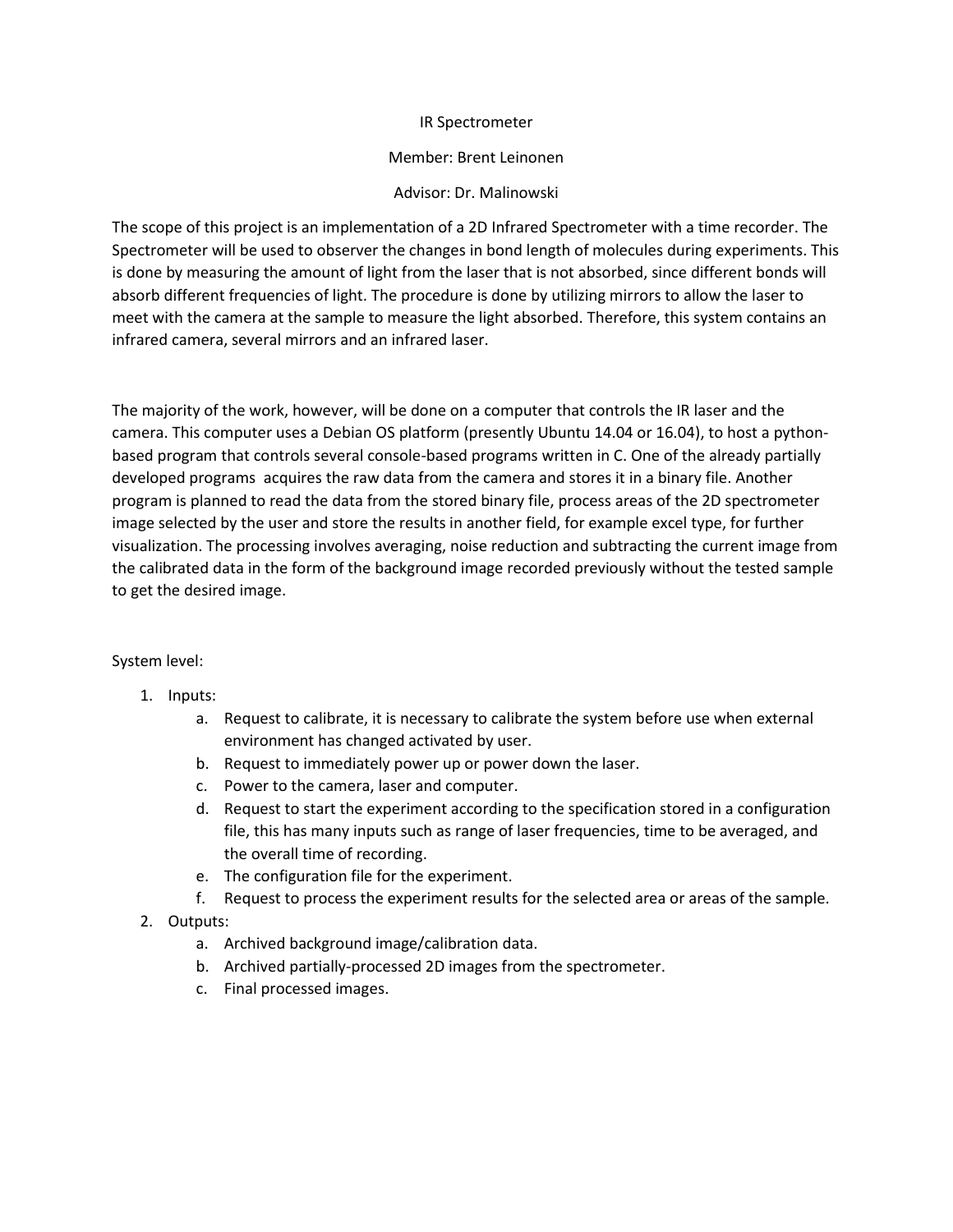Subsystem level:

Block Diagram:



Laser:

The laser receives data from the computer telling the laser to go to a specified frequency and how long to hold that frequency.

Inputs:

- 1. Power
- 2. Frequency and time data from computer

Outputs:

1. Infrared laser

Camera:

The camera gathers the data from the laser going through the sample and reports that to the computer via USB

Inputs:

- 1. Image from laser + sample
- 2. Power

Outputs:

1. Data sent to computer to be analyzed